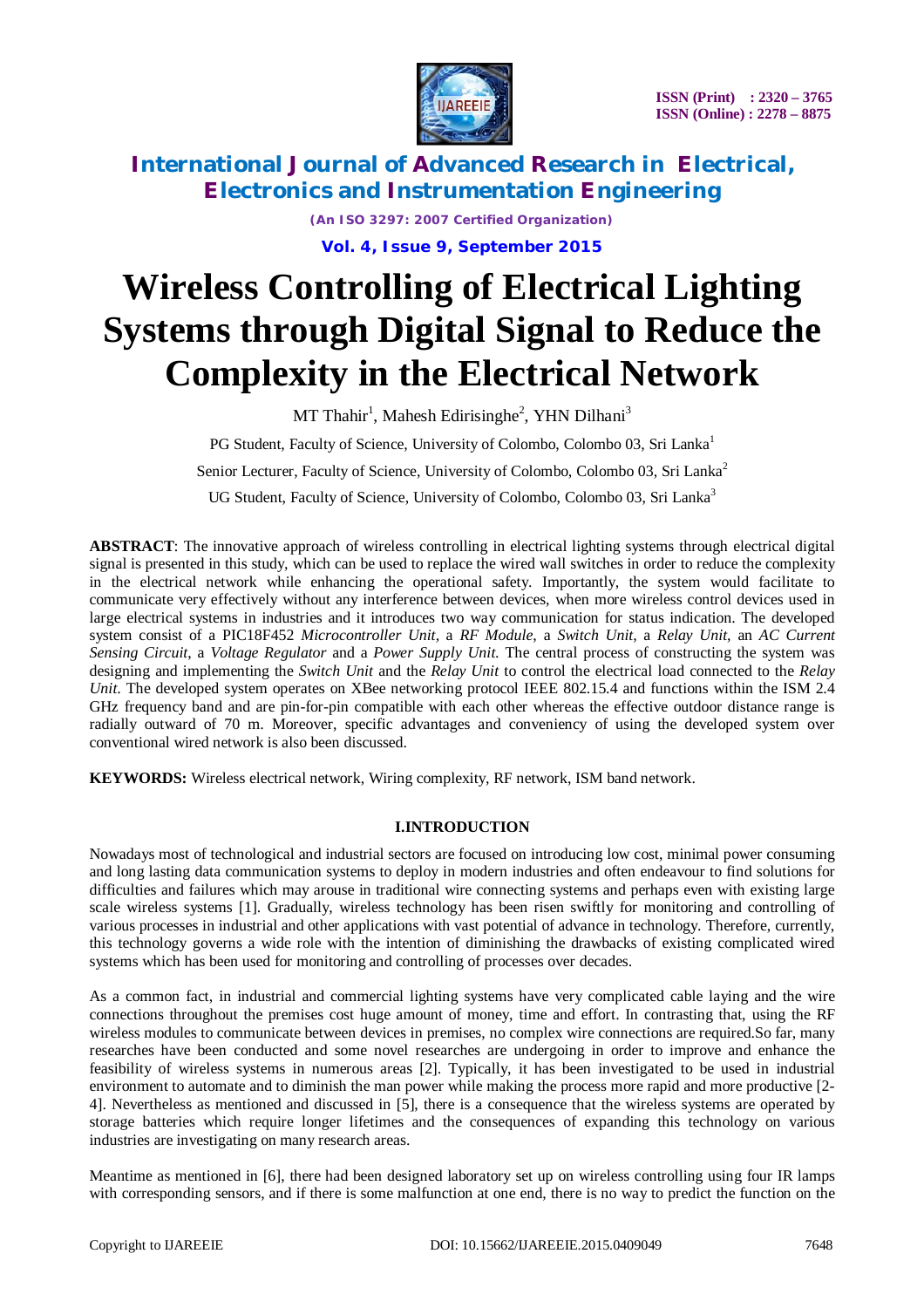

*(An ISO 3297: 2007 Certified Organization)*

#### **Vol. 4, Issue 9, September 2015**

other side and it could be crucial when remote controlling. Moreover, in most of wireless controlling, they seems only being focused on one way communication which is similar situation as reported in [6] and henceforth there are only limited number of researches have been conducted up to now. As an elucidation, one of the main objective of this study is to introduce two way communication system to operate distant circuit while avoiding existing drawbacks and presenting innovative model to enhance the effectiveness.

Moreover, using radio frequency (RF), it enables to control distance objects using a variety of radio signals transmitted by a corresponding remote control device. Furthermore, using RF control system, it can control a variety of mechanical or electronic devices to complete various switching operations. As a complementary method to IR remote control type, the RF remote control is widely used in operative functions at home garages, electric gates, automatic barriers, industrial applications, wireless burglar alarm systems and etc.

Typically, electrical lighting systems in industrial, residential, commercial places and street lamps are monitored and controlled by conventional wired system, which may not efficient in terms of cost and maintenance. In contrasting, in wireless technology introduces a more sophisticated, economical and reliable wireless switching systems with risk preventive actions for the benefits of consumers. The proposed Wireless Controlling of Electrical Lighting System through digital signal (WiCELS) would adopt to overcome this issues. Even though wireless technology has many advantages over conventional systems, WiCELS is not widely available for controlling electrical industrial and commercial lighting systems in Sri Lankan context at the present.

In this study it was expected to improve currently existing wireless control system to indicate the status on the receiving end, enabling for more precise and fault free functioning. Moreover, it is expected to introduce two way communication system using RF controlling to designate the status of the receiving end while diminishing the malfunctions which may occur due to less awareness of the condition at the other end, which may lead to monitor and control the processes more accurately and precisely without any interference between devices. The WiCELS module introduced in this study, is expected to introduce an unique feature to indicate the real status of the RX via LED indicator in the TX unit to display whether the lamp is really lit up or not for visually make sure even from some distance. With the purpose of that, an innovative prototype model has been designed and its importance has been discussed in this paper by illustrating the above mentioned process. While improving unique advantages of existing devices, some further drawbacks from other related products have been eliminated through WiCELS technology. Moreover, this module also would facilitate to communicate very effectively without any interference between devices when more wireless control devices used in a large electrical system in industries.

A single lamp *Relay Unit* and its corresponding *Switch Unit* is illustrated in Fig 1 which provides an overview of the proposed *WiCELS* module. As can be seen there, a four byte length code is used as a device identification with one byte length code for *Relay Unit* identification which will make secure controlling and prevent interference whereas status display LEDs indicate the lamp status whether it is really in operation or not.



Fig. 1: Overview of the proposed *WiCELS* module for single lamp control.

#### **II.DESIGN METHODOLOGY**

In order to contrast the main objective of the research, it was determined to design a prototype model which is operating by means of wireless control technology. The *WiCELS* module utilized in this prototype model is consisting of a PIC18F452 *Microcontroller Unit*, *RF Module*, an *Switch Unit*, a *Relay Unit*, an *AC Current Sensing Circuit*, a *Voltage regulator* and a *Power Supply Unit*. The central process of constructing the prototype was designing and implementing the *Switch Unit* and the *Relay Unit*.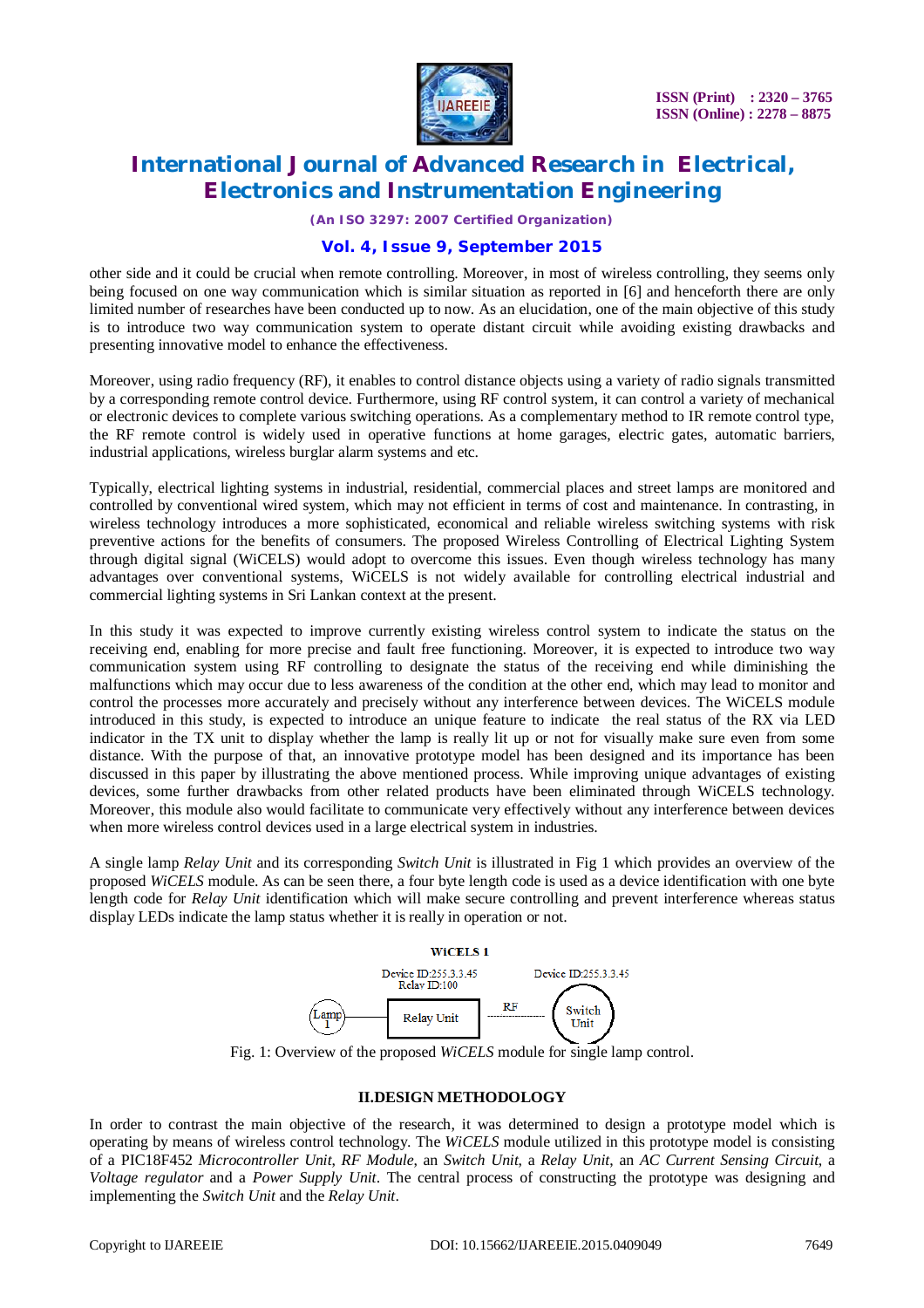

*(An ISO 3297: 2007 Certified Organization)*

#### **Vol. 4, Issue 9, September 2015**

With the intention of communicating between the *Switch Unit* and the *Relay Unit*, XBee protocol has been equipped. It is essential to interact between these two units by means of *RF Module* as an essential requirement of the proposed system. As stated in [7], the XBee *RF Module* was engineered to meet IEEE 802.15.4 standards and support the unique needs of low-cost, low-power wireless sensor networks and provide reliable delivery of data between devices. The modules operate within the ISM 2.4 GHz frequency band and are pin-for-pin compatible with each other.

Despite the fact that in a single XBee unit, there could be implemented up to 8 switches and 8 LEDs in order to indicate the prominence of the bulbs, only 4 switches and 4 LEDs are comprised in the prototype by the means of convenience, though it could be extend to any extent as required when it comes to the real world application. The *Switch Unit* comprises of PIC18F452 CMOS FLASH based 8-bit microcontroller, six operating switches, four LEDs, and a *RF Module* transceiver whereas the *Relay Unit*also contains a PIC18F452, four lamps as the load and a *RF Module Transceiver*. All connections of the wireless control of lighting systems have been made according to the functional block diagram as shown in Fig 2 whereas Fig 2(a) and Fig 2(b) show the *Switch Unit*and *Relay Unit* respectively.



Fig. 2: Functional block diagram of the *WiCELS Module* (a) *Switch Unit*; (b) *Relay Unit*.

It is important to have an overlook of the operation procedure of the *WiCELS* which has been used in this study. For the purpose of controlling the lamps, in the *Switch Unit* there has been used four switches to *ON*/*OFF* individually and additional two switches to *ON*/*OFF* all lamps at the same time as indicated in Fig 2(a). The schematic diagram of the *Switch Unit* is shown in Fig 3. If one of the six switches is pressed, the particular pin which is connected to the switch of the PIC microcontroller gets *logic 1*, then it loads corresponding four byte *Device ID* and one byte *Relay ID* serially and send it as an encoded signal from *TX* pin of microcontroller to the *RF Module* in the *Switch Unit*.



Fig. 3: Schematic diagram of the *Switch Unit*.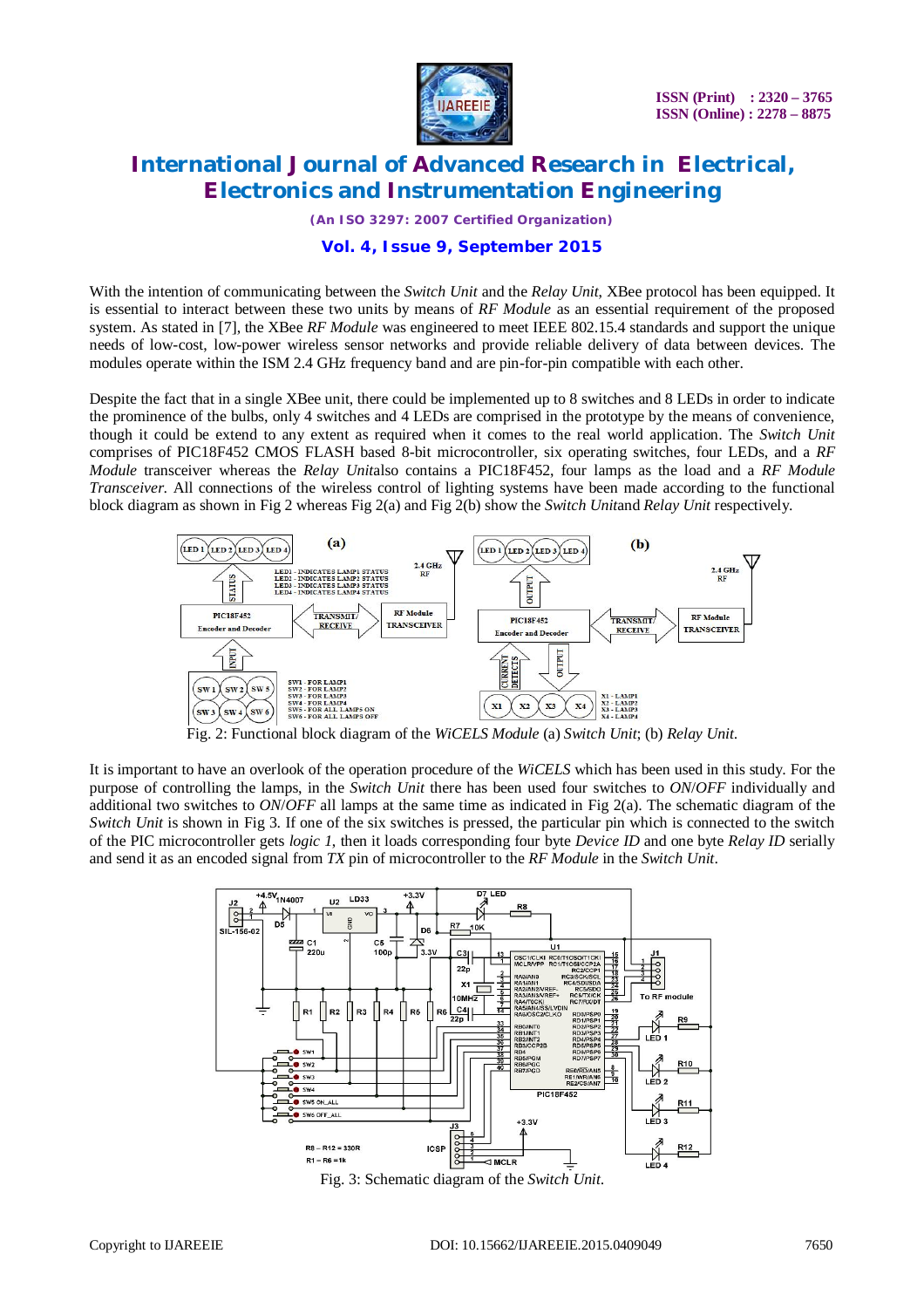

*(An ISO 3297: 2007 Certified Organization)*

#### **Vol. 4, Issue 9, September 2015**

As soon as a push button (SW1-SW6) in the *Switch Unit* is pressed, the PIC will send a unique encoded code according to its input (as per the relevant switch pressed) to the receiver of the *Relay Unit*through the transmitter of the *Switch Unit*. The signal from the *Switch Unit* will be transmitted in the form of RF to the *Relay Unit*. The receiver of the *Relay Unit*will accept the signal and match the signal with the *DeviceID*, it is ok then match the *Lamp ID* and send it to the corresponding transistor and to the relevant LED which would indicate that which relay is in operate. When the *Relay Unit* receives the signal, it will be processed at the PIC microcontroller. The *Relay Unit* will be received the voltage signal corresponding to the signal which is being processed by the microcontroller and transmitted from the *Switch Unit* via *RF Module*. The schematic diagram of the *Relay Unit*is shown in Fig 4. At the processing, initially corresponding four byte *Device ID* signal will be compared with its programmed *Device ID* serially and if it is acceptable then the received one byte *Relay ID* signal will be compared. Thus the particular *Relay Switch* will be energized according to the signal processed. The *AC Current Sensing Circuit* indicated in Fig 5 which is coupled to the *Relay Unit* detects the current through the particular lamp. As shown in Fig 5, there is an AC *Current Sensing Unit* for each lamp in order to identify the particular lamp to be lit *ON* or *OFF* when current is flowing through it by using optocouplers.



Fig. 4: Schematic diagram of the *Relay Unit*.



Fig. 5: Schematic diagram of the AC *Current Sensing Circuit*.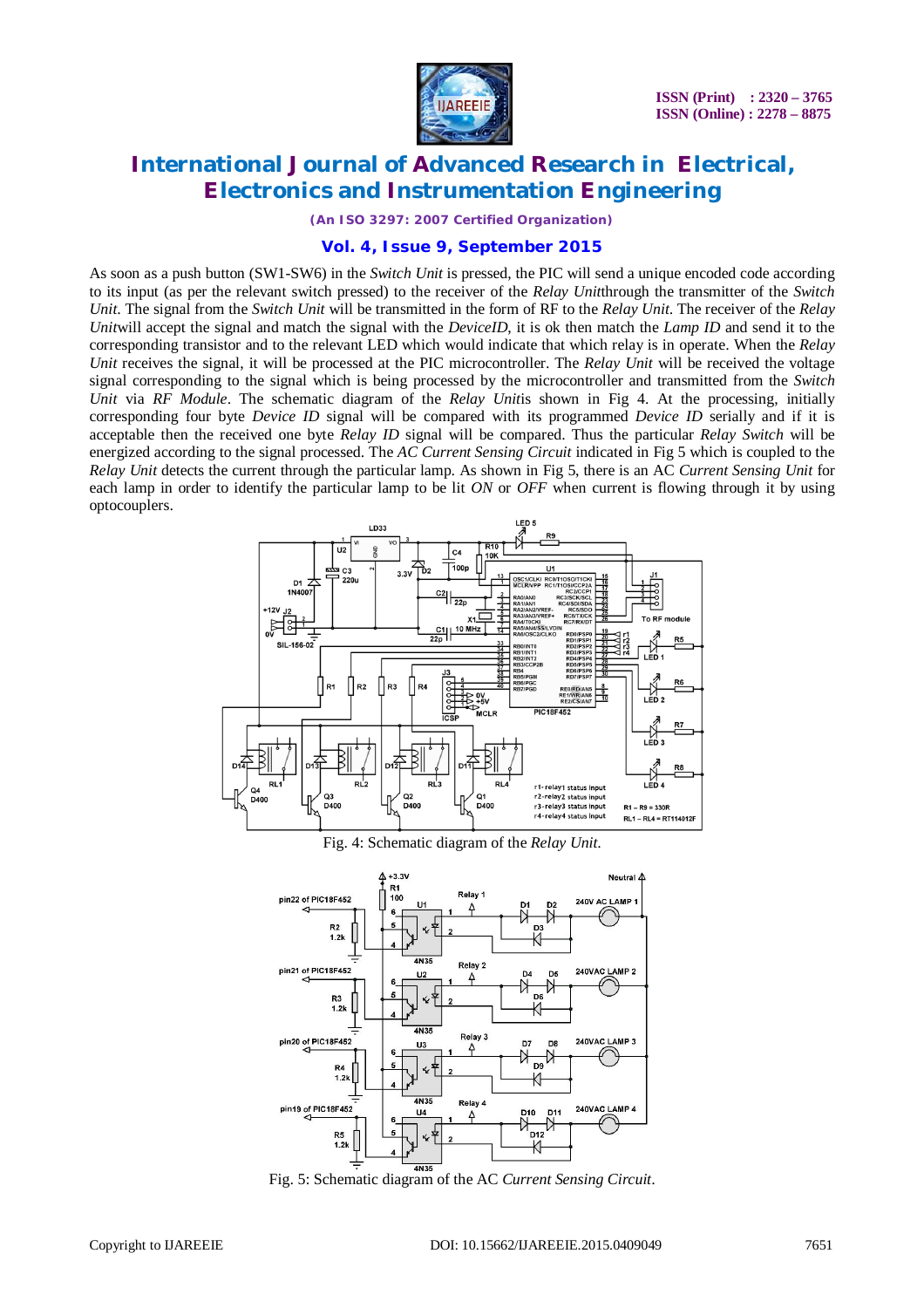

*(An ISO 3297: 2007 Certified Organization)*

### **Vol. 4, Issue 9, September 2015**

Once the feedback to the microcontroller and the signal of the detection will be transmitted to the *Switch Unit*, it enables to energize the particular LED as a status display of the lamp hence, status of the lamps can be identified. The microcontroller in *WiCELS* is PIC18F452 which is programmed by using C language with MikroC PRO 2010 compiler and the software development process for the *Switch Unit* and the *Relay Unit* can be summarized using a flow chart as shown in Fig 6.



Fig. 6: Flow chart of the software development (a) *Switch Unit*; (b) *Relay Unit*.

#### **III. IMPLEMENTATION AND VALIDATION**

With the completion of programming process and hardware construction, the prototype module had to undergo testing stage in order to ensure that the overall system is well functions throughout the overall process. Initially, test was carried out to make sure that the critical voltages supply by the *Power Supply Unit* are satisfactory to operate PICs, *RF Module*s and other electrical components. Hence, the *Power Supply Unit* was tested and a voltage of 12 V was obtained. Subsequently, the regulator which was used in both *Switch Unit* and *Relay Unit* was subjected to test. In this case a DC voltage of 3.3 V was read ensuring that the microcontroller and the *RF Module* were received enough power for its operation. A photograph taken during the testing of the power supply unit is shown in Fig 7(a) whereas Fig 7(b) shows a photograph taken during the testing of the regulator circuit which shows 3.178 V after fully loaded.



Fig. 7: Photograph taken during the testing of (a) *Power Supply Unit*; (b) *Regulator Circuit*.

Successively, the functionality of the circuit of the *Relay Unit* was tested and the success was gauged based on LED illuminations. Next, the functionality of the *Switch Unit* was tested with the aid of LED illumination results. A photograph taken during the testing of the *Relay Unit* circuit is shown in Fig 8(a) whilst Fig 8(b) shows a photograph taken during the testing of *Switch Unit* circuit. The overall testing was based on the dual functionality of the *Switch Unit* and the *Relay Unit*. When the *Regulated Power Supply* is connected to the *Relay Unit*, it will be indicated by illuminating the red colour LED whereas illumination of green colour LEDs will indicate that the particular relay is ready for its operation as specified by the PIC in the *Relay Unit* as indicated in Fig 8(a). The *RF Module* in the *Relay Unit* will receive signal from *Switch Unit* indicating particular LED glowing for particular relay function and illuminating specific lamp for it. As a result of that, feedback signal from the *Relay Unit* will be sent to the *Switch*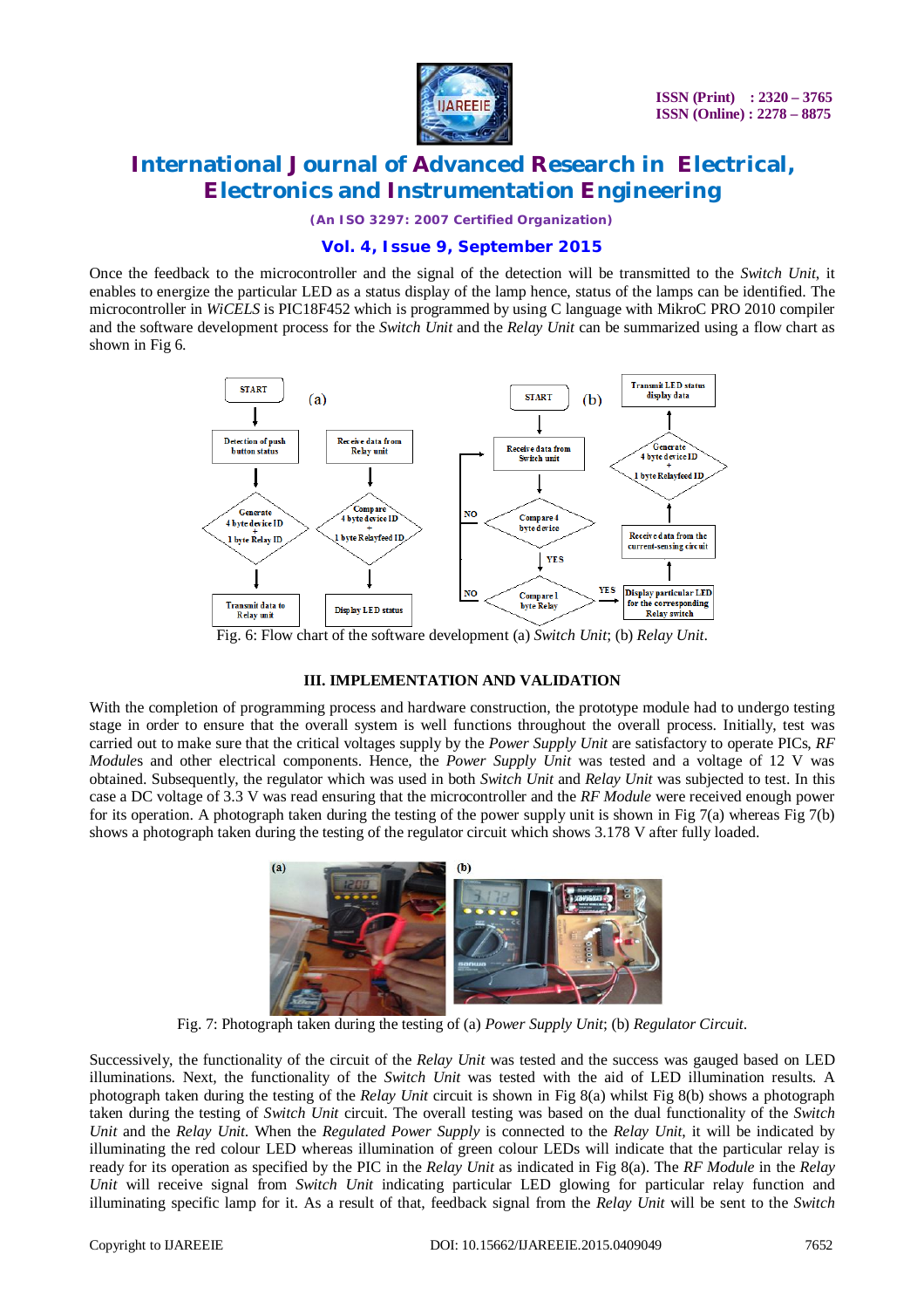

*(An ISO 3297: 2007 Certified Organization)*

### **Vol. 4, Issue 9, September 2015**

*Unitin* order to indicate the status of lamp by glowing its particular LED. Once this circuit is connected to the power supply, the red and green LEDs will lit ON for a few second designating that the circuit has a supply and has no malfunction in terms of connectivity and the microcontroller is ready for its operation.



Fig. 8: Photograph taken during the testing (a) *Relay Unit* circuit; (b) *Switch Unit* circuit.

Furthermore, the output signal of the *Switch Unit* is tested at its *USART* terminal and for the *Relay Unit* it was tested at its RF module by keeping the distance of one meter away from the *Switch Unit*. Captured waveforms of five byte signal generated (*4 byte Device ID signal + 1 byte Relay ID signal*) for the *Switch Unit* and the *Relay Unit* are pictured in Fig 9(a) and Fig 9(b) respectively.



Fig. 9: Recorded output signal (a) *Switch Unit*: USART pin; (b) *Relay Unit*: *RF Module*.

After the completion of the construction of the proposed system, a series of test procedures was essential to carry out in order to assure that the developed system is functioning fault free without interfering and accurately, whereas Fig 10 shows the pictorial overview of the prototype constructed consist of a *Microcontroller Unit*, a *RF Module*, an *Switch Unit*, a *Relay Unit*, an *AC Current Sensing Circuit*, a *Voltage Regulator*, and a *Power Supply Unit*.



Fig. 10: Photograph of the overall system.

In order to verify the effectiveness of the directive angle, as well as the distance between the *Switch Unit* and the *Relay Unit* will affect the RF signal of the *TX* and *RX*, an experiment had been conducted by varying the distance between two units in different levels of height on a sunny weather condition. For that, distance between the two units was initially kept at one meter apart and subsequently altered from 10 m to 100 m in 10 m increments whilst the angle between them varied in increments of 45° from 0° to 315° to test the radially outward response and the proper functionality of the *RX* signal was observed with the help of foresaid LEDs in the *Switch Unit*.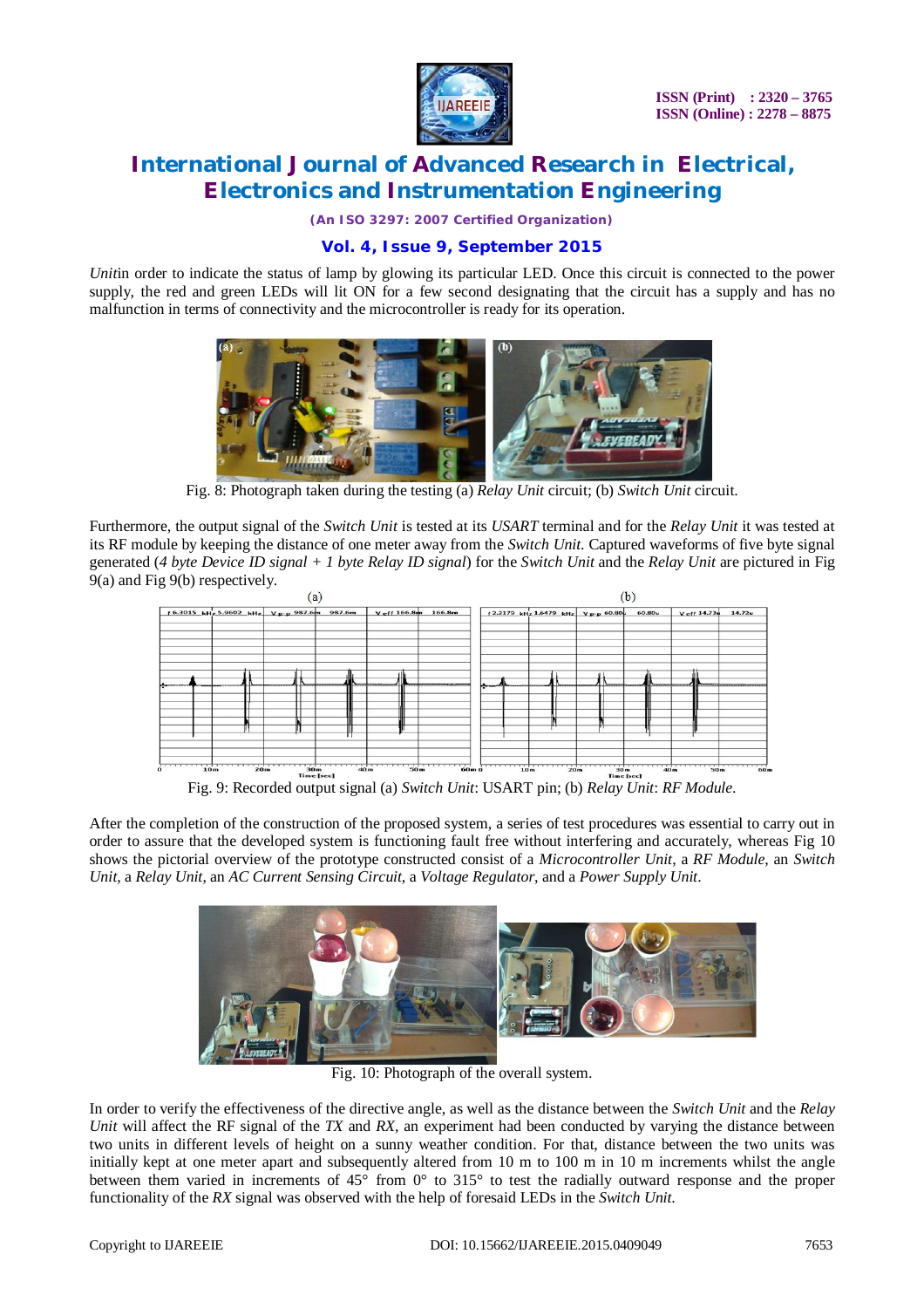

*(An ISO 3297: 2007 Certified Organization)*

### **Vol. 4, Issue 9, September 2015**

Meanwhile, another test was carried out in order to find the effect of line-of-sight. For that, the *Switch Unit* height was changed from the ground level up to 3 m and for every variation of 0.5 m height, the *Relay Unit* height was kept at ground level and its response was observed by changing the separation distance up to 100 m by following the same increment distance as mentioned above. The line-of-sight testing procedure was further extended by changing the *Relay Unitheight from ground level up to 3 m with a variation of 0.5 m height with respect to ground. According to the results* obtained, it is apparent that the overall results for all the angles measured remain unaltered regardless of the position of the two units up to 90 m which is the specified range for *RF Unit* by the manufacturer [7]. Furthermore, in order to find the response under rainy weather condition, foresaid experiment was repeated by creating artificial water spray channel and the effective response distance was found to be maximum of 70 m. However, by recalling the manufactures specifications as mentioned in [7], the effective operation distance may reduce down to 30 m if the developed *WiCELS* unit is used in an indoor or an urban environment. Therefore, in here it works as omi-directional transceiver system and it can be concluded that the line-of-sight alignment is not required which can be considered as an added advantage.

### **IV. DISCUSSION**

The aim of this project is to develop a wireless control of electrical lighting systems through electrical digital signal (*WiCELS*) that enables to control electrical lamps/power outlets without return wires. Further, it mainly focused on practical purposes which may useful for even household electrical systems something that can be related on a daily basis whereas the developed system does not required a physical interface between the *RF Module* used and the microcontroller. In here, the system hardware has been successfully built with the expected functionality and it was thoroughly tested and now is ready for commercialization. The innovative approach of *WiCELS* is to reduce the complexity in the electrical network which is the expected outcome of this project which will replace the conventional wired wall switches.

When it comes to practical applications, it is highly recommend to use developed *WiCELS* in electrical lighting systems, so that it will facilitate to reduce the complexity of the wired network while enhancing the operational safety where the system will be isolated from live wiring. Furthermore, it requires less installation time with a convenient installation process, undeniably less maintenance once implemented together with having an advantage of status indicators. Hence there is no requirement of routine physical checking which would reduce the labour cost as well. It is important to mention that no line-of-sight alignment is necessarily required for the functionality of the system and four byte *Device ID* and one byte *Relay ID* provide to have a secure communications with no interferences possible even within different *WiCELS* units.

Furthermore, it is important to mention here that using the developed system, it would enable to reach out for certain areas remotely which would be more hazardous or considerably difficult to reach out by a human being without causing any damages. Moreover, effects due to the transients generated by lightning induced voltages could be minimized by the developed system as it consist of least length of wires compared to conventional wired network.

The block diagram of an implemented application of a typical street light wiring using *WiCELS*is shown in Fig 11(a), which clearly illustrates the simplicity of the wiring network and hence bunch of return wires and conduits to the *Switch Unit* is reduced by the *WiCELS*. The foresaid street light wiring system consist of 5 *Single Lamp Relay Units* (SLRU) with separate one byte *Relay ID*s and a *5 Gang Switch Unit* with a four byte *Device ID* as a *WiCELS*, as illustrated in the Fig 11(a). Also, considering another application in typical residential wiring, a *WiCELS* being constructed and programmed for a four *Gang Switch Unit* and a four lamps *Relay Unit* with a four byte *Device ID* and four respective one byte *Relay ID*s as illustrated in Fig 11(b).

It is important to mention that the power consumption of the *Relay Unit* is 195 mA at 12 V DC when all switches in operation. However, it can be further reduced by introducing electronic solid state switches in place of relay switches and by introducing sleep mode of the RF module under stand-by-mode. Additionally, a rechargeable 3 V battery bank can be fixed in the *Relay Unit* so that the operation data of the microcontroller will not lose.

As described before, the distance of the RF module has a radially outward limit of 90 m as the transceiver covering range at outdoor in a sunny day and will dropdown to 70 m in a rainy day. Therefore, strictly speaking, outdoor range